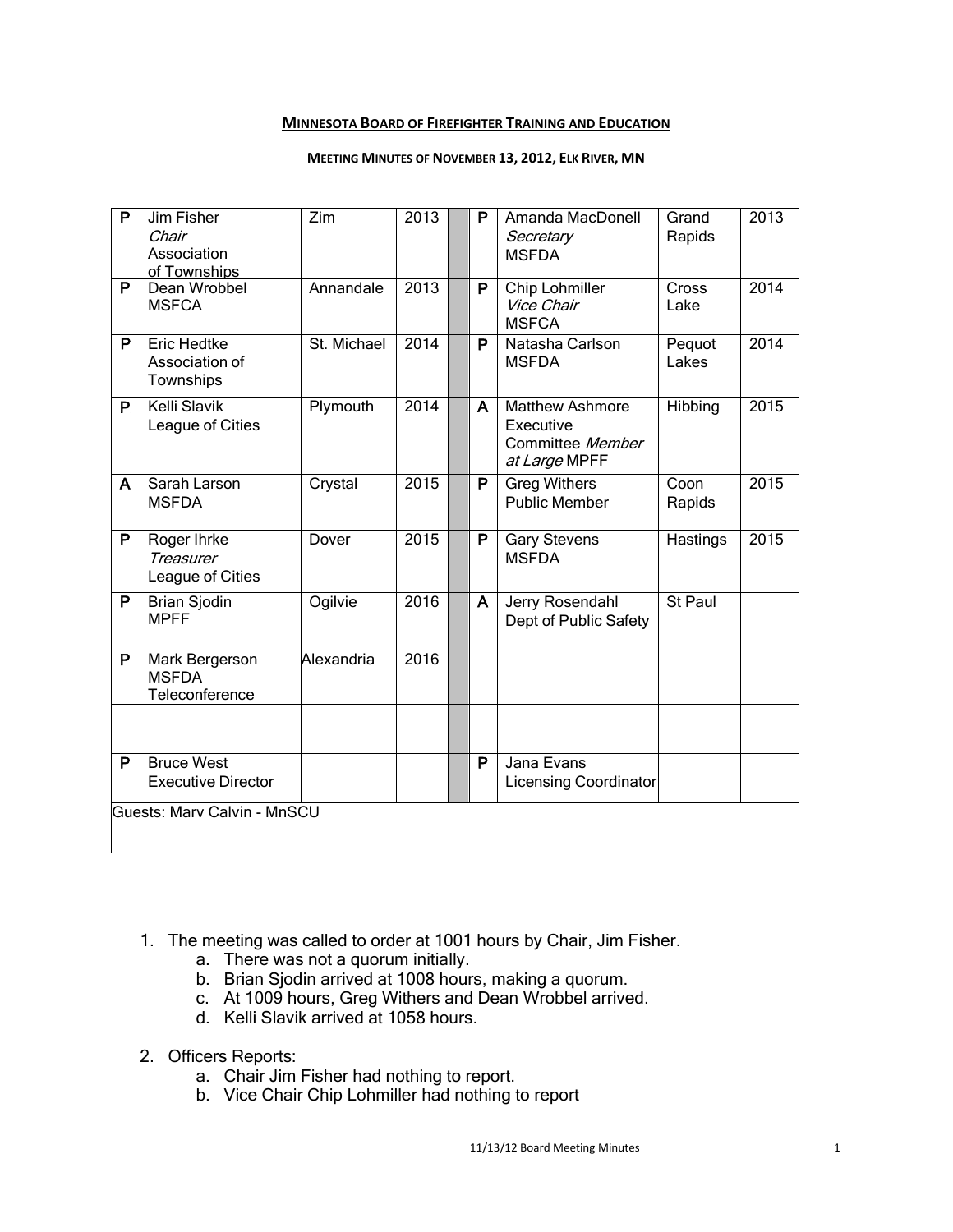- c. Treasurer Roger Ihrke reported that the budget and expenses are all in line.
	- i. There is \$150K intentionally set aside as unobligated, so that we can use later in the year if needed.
	- ii. Per Bruce, reimbursements are coming in and we have some from the target list of departments that have not ever participated have sent in reimbursement request.
	- iii. Roger recommended that in May of 2013 that Bruce should send out the list of departments that have requested reimbursement, so that the Board can see who is partaking of the program.
		- 1. Bruce advised that the list can be sent to any Board member who requests it at any time.
	- iv. Amanda asked about the \$31K in Part-time salary. Roger explained that Bruce and Jana's salaries are split between the Board and Licensing budgets and that amount is set aside in case we need to hire someone part-time in the future.
- d. Secretary Amanda MacDonell had nothing to report.

# 3. Reports

- a. Executive Director Bruce West
	- i. Mass/Gross Decon
		- 1. Awaiting the final signed grant agreement from HSEM for \$102K again; we are in Year 2 of the 5 year contract.
		- 2. Addendum was added to contract setting the benchmark of 160 classes to be taught in Year 2.
	- ii. Incident Safety Officer RFP
		- 1. Two companies bid, FIRE Inc. and AdvancEd Fire Training Program (formerly Mesabi Range Community College).
		- 2. Reviewing the responses were: Sarah, Amanda and Jim; Marv and Matt abstained due to employment with the involved parties.
		- 3. Overall scores:
			- a. FIRE Inc. received 92 points;
			- b. AdvancEd Fire Training Program received 96 points.
		- 4. Recommendation by the Training Committee for the MBFTE Board to approve awarding the contract to AdvancEd Fire Training Program.
		- 5. Classes are ready to go; AdvancEd is currently scheduling classes; awaiting final approval of the Board.
			- a. This will be a 4 year program; each year's funding will have to be approved by the Legislature.
			- b. Have set a benchmark of 160 classes; they can complete up to 250 classes per year with the funding.
	- iii. Conference Awards
		- 1. Awards have been made as shown on the report.
		- 2. Amounts were made based upon the programs that were being offered, hence some were reduced.
			- a. The hope is that not all will be spent by others and amounts can be made up towards the end of the year, like last year.
			- b. Funding requests must be submitted within 45 days of the event. This will allow us to re-distribute, if possible.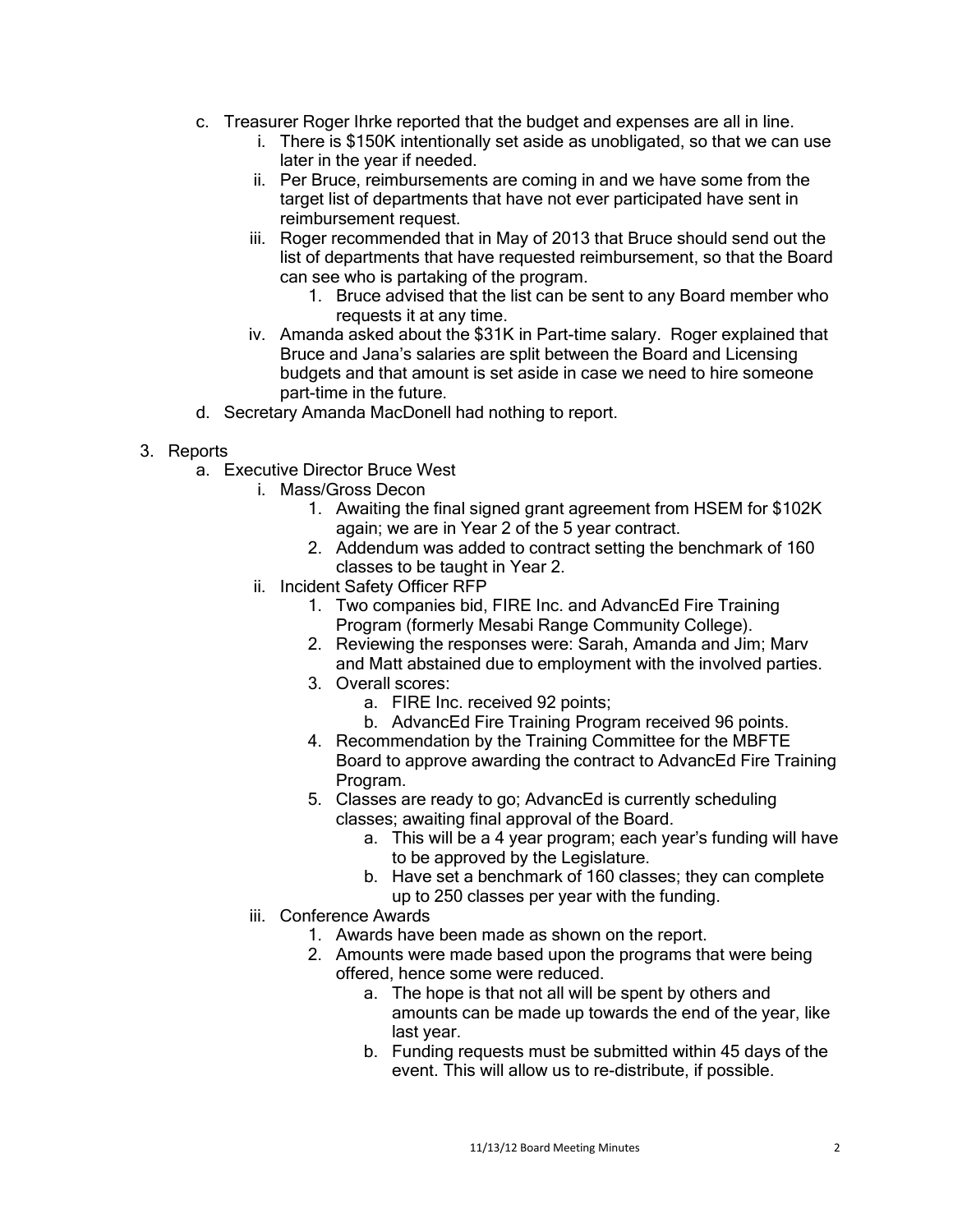- 3. MBFTE will post conference flyers on our website again, like last year, if the department/associations offering the conference provides us with a flyer.
	- a. Jim asked if we happen to have a counter on our website, so that we know how many visitors we receive. Bruce stated he would check with Scott to see if this can be done.
- iv. Leadership Development Informal Solicitation
	- 1. This Informal Solicitation is in the final stages prior to being published. It is currently posted, as is required, to see if any laidoff state employee can complete. If not, it should be published on Friday.
	- 2. MBFTE is looking for this course to be developed and presented to Chief Officers with an emphasis on Paid-On-Call and Volunteer Chiefs, to give them more opportunity to receive some Chief Officer training.
		- a. Any Board Member that wishes to critique may participate in the pilot class
	- 3. Must have the curriculum developed and present one pilot class session by 06/30/2013.
	- 4. The submitted Informal Solicitations will be reviewed by the Training Committee.
		- a. Bruce explained that the time constraints might not necessarily allow for more than one pilot class presentation, due to the possible length of instruction.
		- b. Bruce stated that he would like to have this program rolled out to the State in 2014, if funding was available.
- 4. Approval of August 14, 2012 Board Meeting Minutes
	- a. Amanda MacDonell made a motion to accept the meeting minutes; motion was seconded by Chip Lohmiller. Motion carried.
- 5. Introductions
	- a. Dean Wrobbel introduced himself to the Board.
		- i. He started out in Howard Lake as a volunteer firefighter for 5 years, and then moved to St. Cloud as a career firefighter. He has been with St. Cloud for the past 20 years and has served in a variety of capacities, currently holding the position of Deputy Chief, for the past 5 years.
- 6. Approval of Treasurer's Report
	- a. Chip Lohmiller made a motion to accept the treasurer's report; Amanda MacDonell seconded the motion. Motion carried.
- 7. Reports continued:
	- a. Executive Committee nothing to report
	- b. Legislative Committee nothing to report
	- c. Licensing Committee Chair Eric Hedtke reported
		- i. The committee reviewed the Training Survey results and is waiting to receive more recommendations from the Training Committee.
		- ii. The committee reviewed the Licensing policy that was drafted by the committee;
			- 1. The policy would broaden the range of crimes that could disallow a person from becoming a firefighter.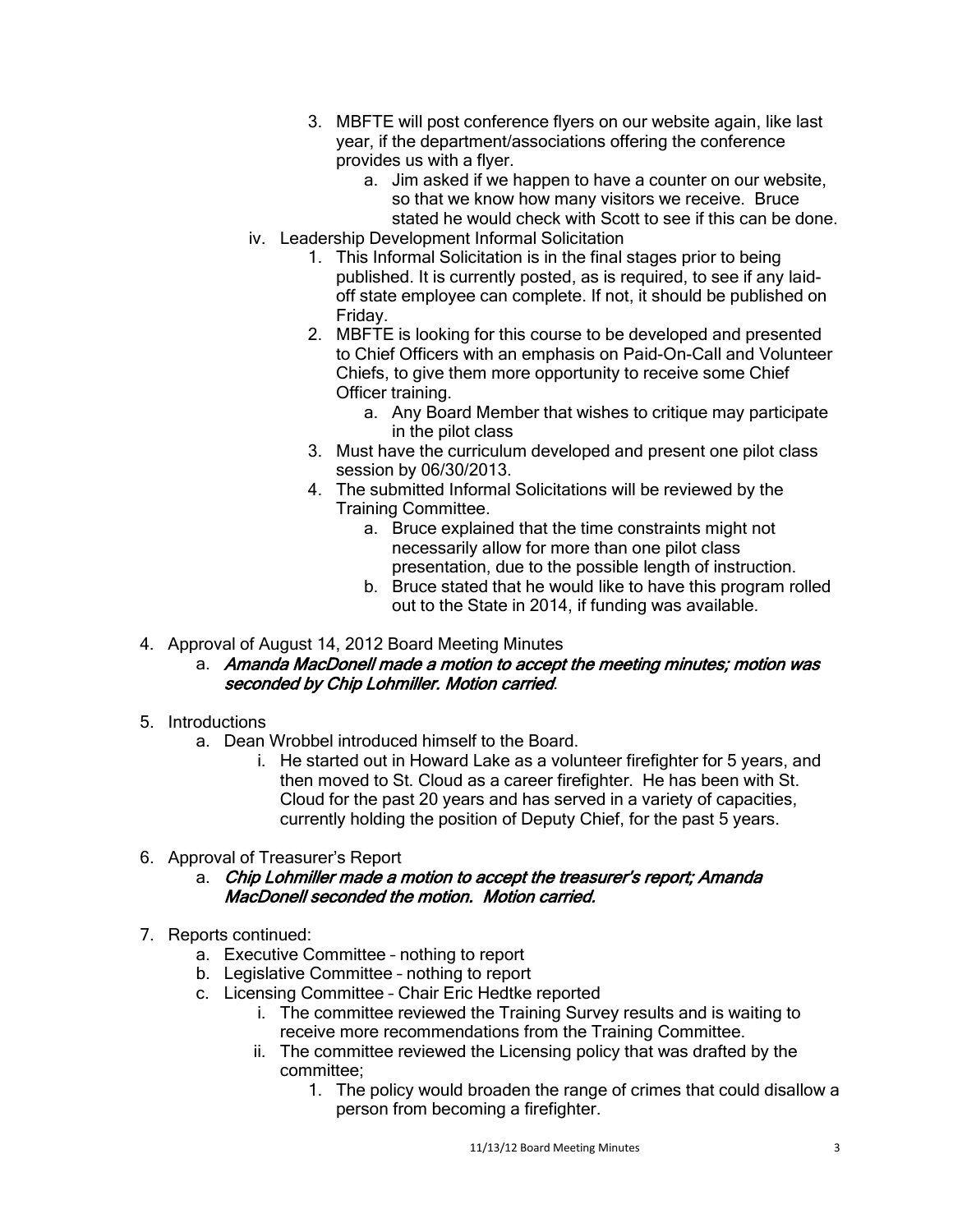- 2. Eric answered questions from the Board members about how this policy would be enforced and who it affects.
- 3. Eric asked that the policy be placed on the agenda for the February 12, 2013 meeting for approval by the Board.
- iii. Bruce and Jana met with Ben Kosel and two others from OET regarding E-licensing.
	- 1. Current issue is an upgrade to MN E-Licensing System (MNELS), which is to take place in "early 2013". Once this is in place, they assured that the implementation would be successful.
	- 2. Biggest cost to MBFTE would be the manual entry into the system of all currently licensed firefighters; this would be cheaper than trying to automate the conversion.
	- 3. Bruce and Jana like the look of the program
		- a. Currently we have a portion of our users currently using the programs for EMSRB, would be able to link their licenses in the system, once entry from our side occurred.
	- 4. MNELS would have to have to develop some additional functions, such as allowing departments to pay for all their licensees.
	- 5. The system is able to track continuing education and verification of such.
		- a. Dean asked if MNELS could do as EMSRB does and send bulk emails to departments for verifications and payment. The system should be able to.
- iv. MBFTE has not yet received cost information for this project. There was discussion about the "surcharge bucket" which is where the money that has been collected by MMB for the e-licensing surcharge is held. Sophie Uyoma, OET, is looking at how the surcharge may apply to MBFTE, as it was implemented prior to our inception. We will have to pay in, but again, the primary concern we have is initial start-up costs, which we do not have.
	- 1. Bruce was assured that he will be given a quote by December 10, 2012.
- d. Training Committee Jim Fisher reported
	- i. The committee discussed the Incident Safety Officer RFP and made the recommendation to award to AdvancEd Fire Training Program.
	- ii. The committee discussed the Mass/Gross Decon training program and how it is proceeding.
	- iii. The committee discussed the Qualified Instructor Database and what changes they would like to see to it.
	- iv. The committee discussed firefighter training requirements;
		- 1. Jim asked if anyone knows how well MN is faring regarding our standing in national standings for firefighter training. Minnesota used to be in the  $46<sup>th</sup>$  or  $47<sup>th</sup>$  place per capita for training dollars spent.
			- a. Bruce stated that he will see about finding out.
- 8. Old Business
	- a. Position Paper
		- i. A letter was sent to the organizations that sent the letter, thanking them for their letter and advising that MBFTE has accepted their position paper as a tool to use in the decision-making process and as a resource for the future in discussing eligible classes.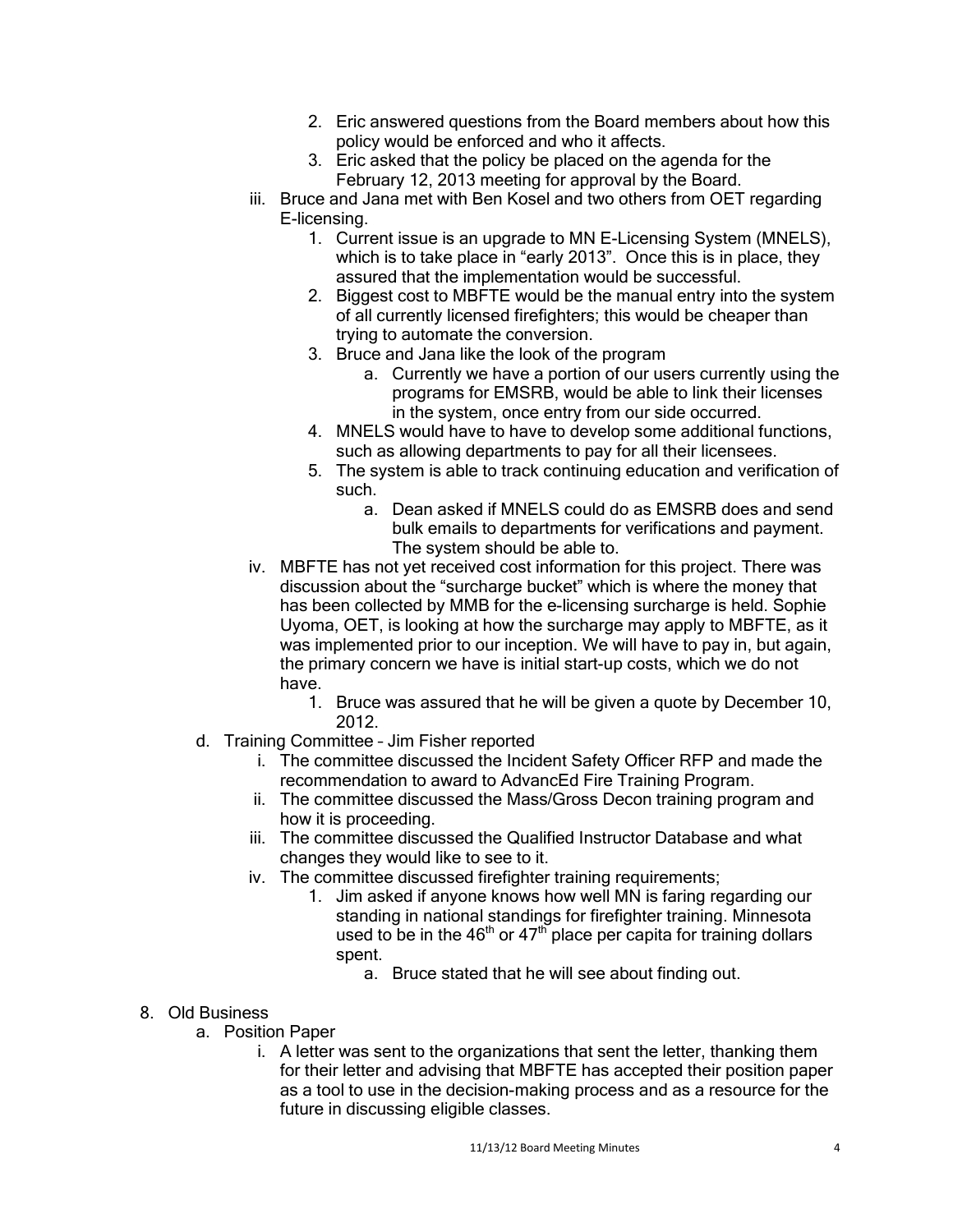## 9. New Business

- a. Dean Wrobbel replaces Marv Calvin on the Board.
	- i. His initial term will be the remainder of Marv's term, 2 months. He will then have to re-apply for the position for the next term. Dean is aware of this.
- b. Approval of the Incident Safety Officer contract with AdvancEd Fire Training Program
	- i. Bruce explained that after the recommendation from the Training Committee, he negotiated with the provider to provide a CD for each department along with the instruction; the negotiated price is \$400 per class presentation.
		- 1. Bruce clarified that the class can be presented multiple times for the same departments, as the need requires it.
	- ii. A benchmark was set of 160 classes with a maximum of 250 to be taught in FY13 (through 06/30/13).
	- iii. A motion was made by Roger Ihrke to award the contract to AdvancEd Fire Training Program; seconded by Chip Lohmiller.

Resolution 2012-11.1

Resolution of the MBFTE to accept recommendation of the Training Committee to award the Incident Safety Officer training program to AdvancEd Fire Training Program

| Member       | Aye | Nay | Abstain | Absent |
|--------------|-----|-----|---------|--------|
| Ashmore      |     |     |         | Χ      |
| Bergerson    | X   |     |         |        |
| Carlson      | X   |     |         |        |
| Fisher       | X   |     |         |        |
| Hedtke       | X   |     |         |        |
| <b>Ihrke</b> | X   |     |         |        |
| Larson       |     |     |         | Χ      |
| Lohmiller    | X   |     |         |        |
| MacDonell    | X   |     |         |        |
| Rosendahl    |     |     |         | Χ      |
| Sjodin       | X   |     |         |        |
| Slavik       | X   |     |         |        |
| Stevens      | Χ   |     |         |        |
| Withers      | X   |     |         |        |
| Wrobbel      | Χ   |     |         |        |

The motion was carried with no opposition.